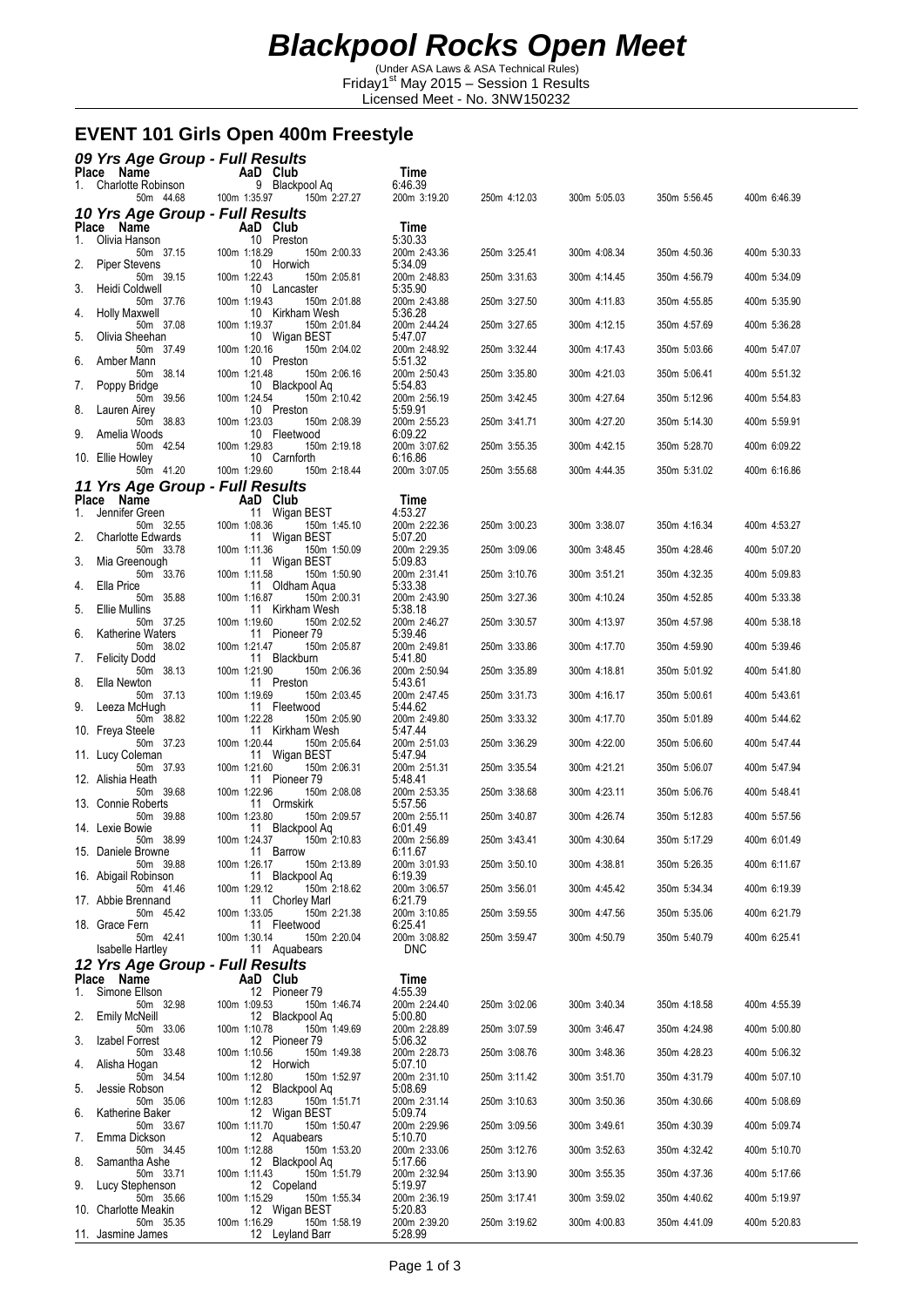## *Blackpool Rocks Open Meet*

(Under ASA Laws & ASA Technical Rules) Friday1st May 2015 – Session 1 Results

|                                                              |                                                                 | Licensed Meet - No. 3NW150232      |              |              |              |              |
|--------------------------------------------------------------|-----------------------------------------------------------------|------------------------------------|--------------|--------------|--------------|--------------|
| 50m 36.34<br>12. Ellie Jeffs                                 | 150m 1:59.78<br>100m 1:17.33<br>12 Co Salford                   | 200m 2:42.33<br>5:32.48            | 250m 3:24.95 | 300m 4:08.13 | 350m 4:50.75 | 400m 5:28.99 |
| 50m 36.80                                                    | 100m 1:18.25<br>150m 2:00.16<br>12 Oldham Aqua                  | 200m 2:43.18                       | 250m 3:25.71 | 300m 4:09.12 | 350m 4:51.83 | 400m 5:32.48 |
| 13. Ellie Lomax<br>50m 36.44                                 | 100m 1:18.64<br>150m 2:01.44                                    | 5:36.86<br>200m 2:44.25            | 250m 3:27.92 | 300m 4:11.50 | 350m 4:55.30 | 400m 5:36.86 |
| 14. Macy Laurie<br>50m 38.01                                 | 12 Oldham Aqua<br>100m 1:21.01<br>150m 2:04.75                  | 5:44.72<br>200m 2:49.36            | 250m 3:33.72 | 300m 4:17.62 | 350m 5:03.00 | 400m 5:44.72 |
| 13 Yrs Age Group - Full Results                              |                                                                 |                                    |              |              |              |              |
| Place Name<br>1.<br>Molly Gordon                             | AaD Club<br>13 Blackpool Aq                                     | Time<br>4:40.88                    |              |              |              |              |
| 50m 32.93<br>2.<br>Amelia MacLaren                           | 100m 1:08.08<br>150m 1:43.54<br>13 Co Salford                   | 200m 2:19.20<br>4:41.08            | 250m 2:54.81 | 300m 3:30.57 | 350m 4:06.41 | 400m 4:40.88 |
| 50m 32.35                                                    | 100m 1:07.50<br>150m 1:42.89                                    | 200m 2:18.62                       | 250m 2:54.57 | 300m 3:30.89 | 350m 4:06.61 | 400m 4:41.08 |
| 3.<br>Ella Mounsey<br>50m 32.59                              | 13 Carnforth<br>100m 1:07.34<br>150m 1:43.20                    | 4:42.35<br>200m 2:19.22            | 250m 2:55.21 | 300m 3:31.09 | 350m 4:07.71 | 400m 4:42.35 |
| Sydnie Bairstow<br>4.<br>50m 33.18                           | 13 Blackpool Aq<br>100m 1:09.15<br>150m 1:46.28                 | 4:51.17<br>200m 2:23.53            | 250m 3:01.17 | 300m 3:37.98 | 350m 4:15.61 | 400m 4:51.17 |
| 5.<br>Hannah Sheehan<br>50m 32.55                            | 13 Wigan BEST<br>100m 1:08.71<br>150m 1:46.02                   | 4:54.58<br>200m 2:24.26            | 250m 3:02.30 | 300m 3:40.49 | 350m 4:18.95 | 400m 4:54.58 |
| 6.<br>Daisy Jones<br>50m 32.77                               | 13 Biddulph<br>100m 1:09.39<br>150m 1:47.06                     | 4:59.90<br>200m 2:25.42            | 250m 3:04.37 | 300m 3:43.50 | 350m 4:22.95 | 400m 4:59.90 |
| Gemma Croft<br>7.<br>50m 32.98                               | 13 Oldham Aqua<br>100m 1:11.08<br>150m 1:50.21                  | 5:01.95<br>200m 2:29.34            | 250m 3:08.00 | 300m 3:46.32 | 350m 4:24.99 | 400m 5:01.95 |
| 8.<br>Lydia-Louise Shenton                                   | 13 Carnforth                                                    | 5:02.38                            |              |              |              |              |
| 50m 33.55<br>9.<br>Samantha Bruce                            | 100m 1:11.52<br>150m 1:50.42<br>13 Stockport Mo                 | 200m 2:29.07<br>5:04.03            | 250m 3:07.59 | 300m 3:45.83 | 350m 4:24.19 | 400m 5:02.38 |
| 50m 34.67<br>10. Ellie Pomfret                               | 150m 1:52.69<br>100m 1:13.45<br>13 Blackpool Ag                 | 200m 2:32.75<br>5:05.78            | 250m 3:11.96 | 300m 3:50.24 | 350m 4:27.62 | 400m 5:04.03 |
| 50m 33.42<br>11. Charlotte Bacon                             | 100m 1:10.60<br>150m 1:48.92<br>13 Oldham Aqua                  | 200m 2:28.38<br>5:06.75            | 250m 3:07.97 | 300m 3:48.23 | 350m 4:27.92 | 400m 5:05.78 |
| 50m 33.34<br>12. Alex Donohoe                                | 100m 1:11.06<br>150m 1:49.37<br>13 Horwich                      | 200m 2:28.56<br>5:09.13            | 250m 3:07.86 | 300m 3:47.07 | 350m 4:27.13 | 400m 5:06.75 |
| 50m 34.96                                                    | 100m 1:13.78<br>150m 1:53.35                                    | 200m 2:33.02                       | 250m 3:12.89 | 300m 3:51.64 | 350m 4:31.16 | 400m 5:09.13 |
| 13. Jodie Beck<br>50m 35.22                                  | 13 Blackburn<br>100m 1:13.92<br>150m 1:53.45                    | 5:12.98<br>200m 2:33.18            | 250m 3:13.32 | 300m 3:53.01 | 350m 4:33.79 | 400m 5:12.98 |
| 14. Tallula Hughes<br>50m 35.34                              | 13 Bolton<br>100m 1:14.62<br>150m 1:54.67                       | 5:13.69<br>200m 2:35.52            | 250m 3:15.82 | 300m 3:56.62 | 350m 4:35.92 | 400m 5:13.69 |
| 15. Katie Jones<br>50m 36.10                                 | 13 Blackpool Aq<br>100m 1:16.01<br>150m 1:56.91                 | 5:19.15<br>200m 2:38.20            | 250m 3:19.08 | 300m 3:59.75 | 350m 4:40.09 | 400m 5:19.15 |
| 16. Sydney Atkinson<br>50m 36.09                             | 13 Barrow<br>100m 1:16.40<br>150m 1:57.50                       | 5:22.62<br>200m 2:38.81            | 250m 3:20.24 | 300m 4:01.23 | 350m 4:42.61 | 400m 5:22.62 |
| 17. Alexandra Agliolo<br>50m 35.79                           | 13 Kendal<br>150m 1:58.73<br>100m 1:16.61                       | 5:29.94<br>200m 2:41.72            | 250m 3:24.44 | 300m 4:08.47 | 350m 4:50.60 | 400m 5:29.94 |
| 18. Emma White<br>50m 35.03                                  | 13 Wigan BEST<br>100m 1:14.13<br>150m 1:54.89                   | 5:31.02<br>200m 2:36.66            |              |              |              | 400m 5:31.02 |
|                                                              |                                                                 |                                    |              |              |              |              |
|                                                              |                                                                 |                                    | 250m 3:19.48 | 300m 4:03.94 | 350m 4:49.01 |              |
| 14 Yrs Age Group - Full Results<br>Place Name                | AaD Club                                                        | Time                               |              |              |              |              |
| Olivia Nicholls<br>1.<br>50m 32.13                           | 14 Pioneer 79<br>100m 1:06.93<br>150m 1:42.85                   | 4:42.02<br>200m 2:18.88            | 250m 2:54.92 | 300m 3:31.16 | 350m 4:07.55 | 400m 4:42.02 |
| 2.<br><b>Holly Salisbury</b><br>50m 32.11                    | 14 Carnforth<br>100m 1:07.13<br>150m 1:43.26                    | 4:48.00<br>200m 2:19.68            | 250m 2:56.30 | 300m 3:33.46 | 350m 4:11.34 | 400m 4:48.00 |
| 3.<br>Aimee Banks<br>50m 31.69                               | 14 Carnforth<br>100m 1:06.83<br>150m 1:42.81                    | 4:51.76<br>200m 2:19.88            | 250m 2:57.34 | 300m 3:35.42 | 350m 4:14.20 | 400m 4:51.76 |
| 4.<br>Grace Taylor                                           | 14 Wigan BEST<br>150m 1:45.84                                   | 4:55.36<br>200m 2:23.39            |              | 300m 3:39.45 | 350m 4:17.79 | 400m 4:55.36 |
| 50m 32.43<br>Chloe Davey<br>5.                               | 100m 1:08.64<br>14 Oldham Aqua                                  | 5:00.34                            | 250m 3:01.35 |              |              |              |
| 50m 32.15<br>6.<br>Holly Jones                               | 100m 1:08.72<br>150m 1:47.20<br>14 Biddulph                     | 200m 2:26.50<br>5:04.80            | 250m 3:05.68 | 300m 3:44.34 | 350m 4:23.26 | 400m 5:00.34 |
| 50m 33.19<br>Elle Crompton<br>7.                             | 100m 1:10.83<br>150m 1:49.43<br>14 Horwich                      | 200m 2:28.49<br>5:10.60            | 250m 3:07.43 | 300m 3:46.47 | 350m 4:26.40 | 400m 5:04.80 |
| 50m 33.76<br>8.<br><b>Tilly Bowie</b>                        | 100m 1:11.39<br>150m 1:50.14<br>14 Blackpool Aq                 | 200m 2:30.04<br>5:24.56            | 250m 3:09.95 | 300m 3:50.51 | 350m 4:31.29 | 400m 5:10.60 |
| 50m 23.02<br>9.<br>Joanna Flowers                            | 150m 1:55.62<br>100m 1:15.10<br>14 Blackpool Aq                 | 200m 2:37.09<br>5:27.92            | 250m 3:18.85 | 300m 4:01.32 | 350m 4:43.93 | 400m 5:24.56 |
| 50m 35.24                                                    | 100m 1:14.24<br>150m 1:55.09                                    | 200m 2:37.29                       | 250m 3:19.50 | 300m 4:02.51 | 350m 4:45.65 | 400m 5:27.92 |
| 10. Emily Guthrie<br>50m 34.98                               | 14 Penrith<br>100m 1:15.23<br>150m 1:58.20                      | 5:31.37<br>200m 2:42.09            | 250m 3:24.67 | 300m 4:07.78 | 350m 4:50.67 | 400m 5:31.37 |
|                                                              | 15 Yrs/Over Age Group - Full Results                            |                                    |              |              |              |              |
| Place Name<br>1. Anna Hulme                                  | AaD Club<br>15 Ormskirk                                         | Time<br>4:46.25                    |              |              |              |              |
| 50m 31.44                                                    | 100m 1:06.71<br>150m 1:42.68                                    | 200m 2:19.14                       | 250m 2:55.78 | 300m 3:33.19 | 350m 4:10.42 | 400m 4:46.25 |
|                                                              | <b>EVENT 102 Boys Open 400m Freestyle</b>                       |                                    |              |              |              |              |
| 09 Yrs Age Group - Full Results<br>Place Name                | AaD Club                                                        | Time                               |              |              |              |              |
| Oliver Covill<br>1.                                          | 9 Preston<br>100m 1:26.51                                       | 6:11.74                            |              | 300m 4:40.10 | 350m 5:28.52 | 400m 6:11.74 |
| 50m 39.09<br>William Havers-Strong                           | 150m 2:14.49<br>9 Pioneer 79                                    | 200m 3:03.83<br>6:26.60            | 250m 3:51.49 |              |              |              |
| 50m 41.00<br>10 Yrs Age Group - Full Results                 | 150m 2:19.21<br>100m 1:29.40                                    | 200m 3:08.24                       | 250m 3:58.00 | 300m 4:47.57 | 350m 5:37.78 | 400m 6:26.60 |
| Place Name<br>1.                                             | AaD Club                                                        | Time                               |              |              |              |              |
| Sam Gallagher<br>50m 35.96                                   | 10 Barrow<br>100m 1:17.92<br>150m 2:00.00                       | 5:30.34<br>200m 2:42.02            | 250m 3:24.70 | 300m 4:07.65 | 350m 4:50.37 | 400m 5:30.34 |
| 2.<br>Rhys Ashton<br>50m 36.92                               | 10 Carnforth<br>100m 1:20.32<br>150m 2:04.62                    | 5:46.23<br>200m 2:48.37            | 250m 3:33.45 | 300m 4:18.53 | 350m 5:04.72 | 400m 5:46.23 |
| Rees Horan<br>3.<br>50m 38.59<br><b>Connor Hartley</b><br>4. | 10 Blackpool Aq<br>100m 1:24.16<br>150m 2:09.52<br>10 Aquabears | 5:55.34<br>200m 2:55.20<br>5:55.42 | 250m 3:40.93 | 300m 4:27.29 | 350m 5:14.12 | 400m 5:55.34 |